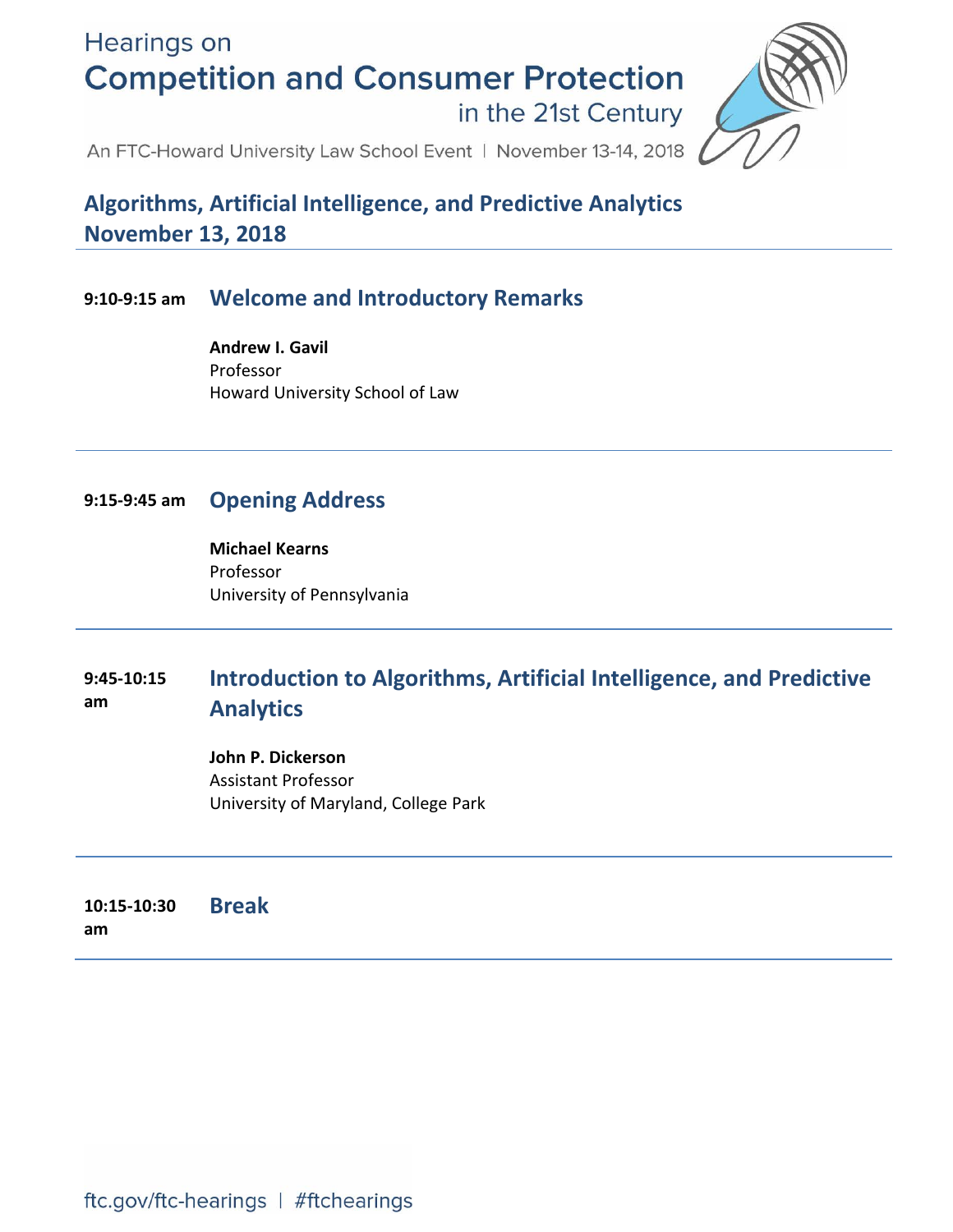#### **10:30-12:15 pm Understanding Algorithms, Artificial Intelligence, and Predictive Analytics Through Real World Applications**

### **Participants:**

**Michael D. Abràmoff** Professor, University of Iowa Founder & CEO, IDx Technologies, Inc.

**Melissa McSherry** Senior VP, Global Head of Data Products Visa, Inc.

**Angela Granger** Vice President, Analytics Experian

**Dana Rao** Executive VP & General Counsel Adobe

**Henry Kautz** Division Director National Science Foundation **Teresa Zayas Cabán** Chief Scientist Office of the National Coordinator for Health Information Technology

### **Moderators:**

**Karen A. Goldman,** Attorney Advisor, Federal Trade Commission, Office of Policy Planning **Harry Keeling,** Associate Professor, Howard University, Department of Computer Science

**12:15-1:15 pm Lunch**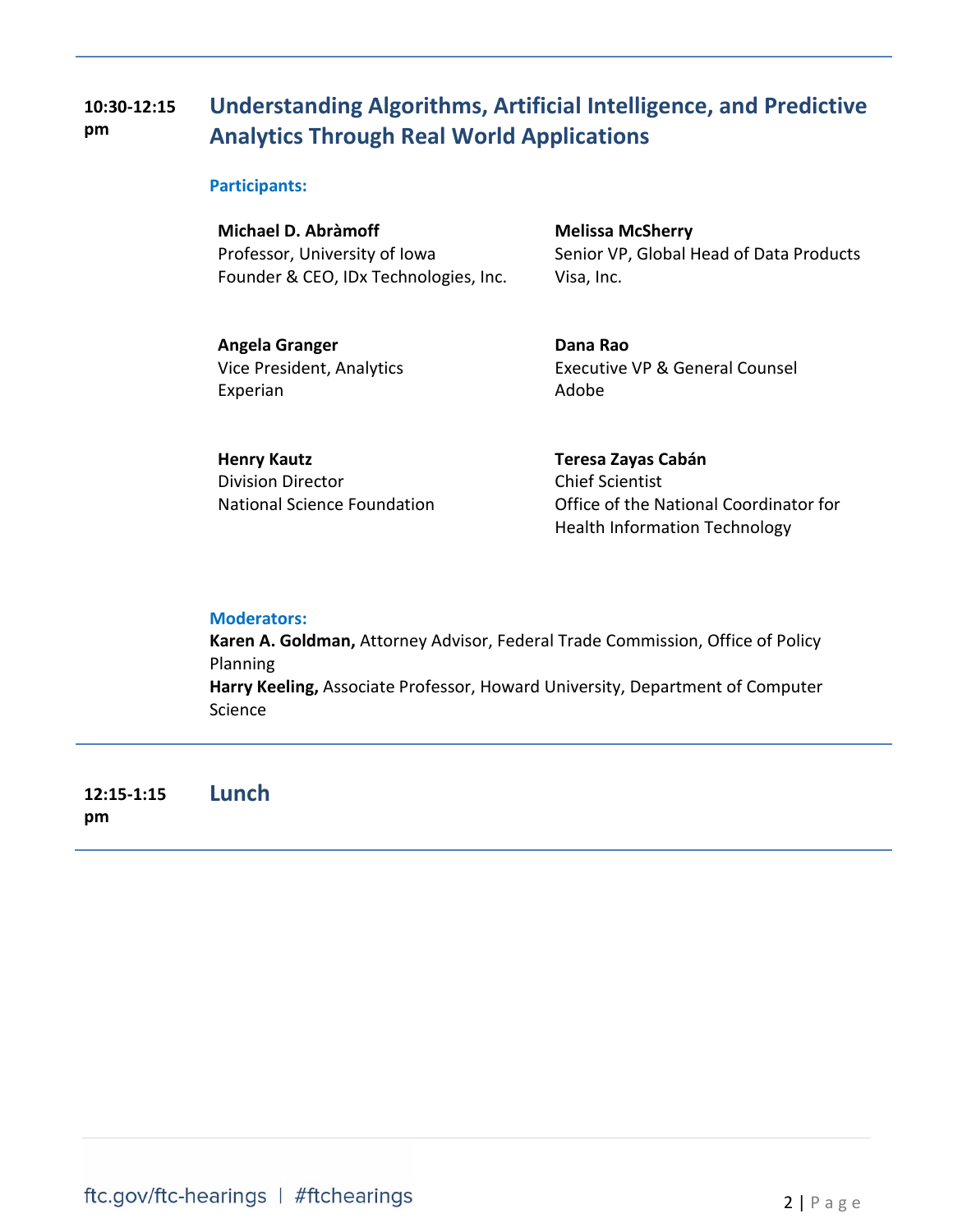# **1:15-3:00 pm Perspectives on Ethics and Common Principles in Algorithms, Artificial Intelligence, and Predictive Analytics**

### **Participants:**

**Erika Brown Lee** Senior VP & Assistant General Counsel **Mastercard** 

**Naomi Lefkovitz** Senior Privacy Policy Advisor National Institute of Standards and Technology

**Rumman Chowdhury** Global Lead, Responsible AI Accenture Applied Intelligence

**Mark MacCarthy** Senior VP of Public Policy Software & Information Industry Association

**James Foulds** Assistant Professor University of Maryland, Baltimore County

**Martin Wattenberg** Senior Research Scientist Google

### **Moderators:**

**Karen A. Goldman,** Attorney Advisor, Federal Trade Commission, Office of Policy Planning **James Trilling**, Attorney, Federal Trade Commission, Division of Privacy and Identity Protection

**3:00-3:15 pm Break**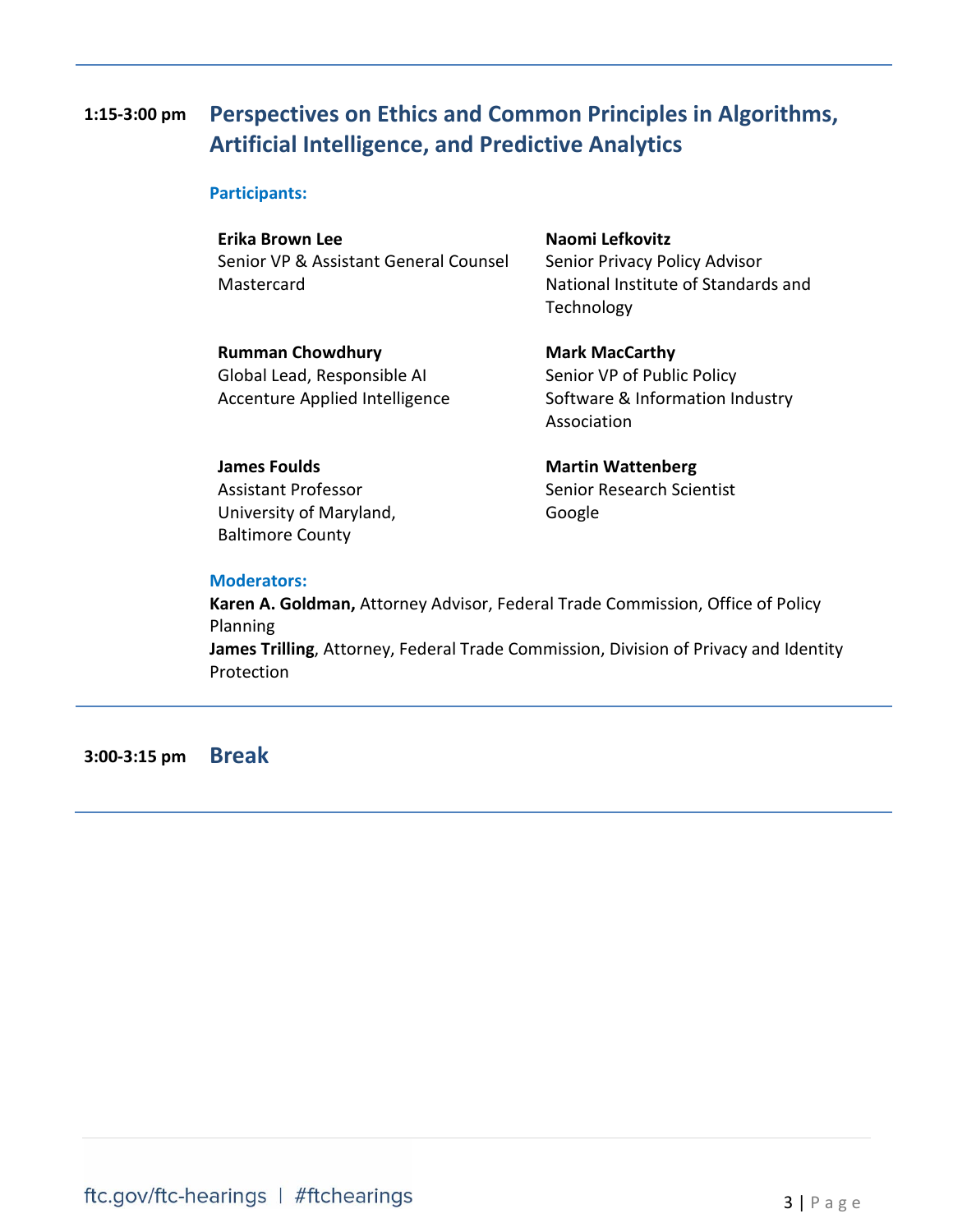# **3:15-5:00 pm Consumer Protection Implications of Algorithms, Artificial Intelligence, and Predictive Analytics**

### **Participants:**

**Ryan Calo**

Associate Professor University of Washington School of Law

**Irene Liu** General Counsel Checkr

**Fred H. Cate** Senior Policy Advisor, Center for Information Policy Leadership Professor, Indiana University Maurer School of Law

**Marianela López-Galdos** Director of Competition & Regulatory Policy Computer & Communications Industry Association

### **Jeremy Gillula**

Tech Policy Director Electronic Frontier Foundation

#### **Moderators:**

**Tiffany George**, Attorney, Federal Trade Commission, Division of Privacy and Identity Protection **Katherine Worthman**, Attorney, Federal Trade Commission, Division of Financial Practices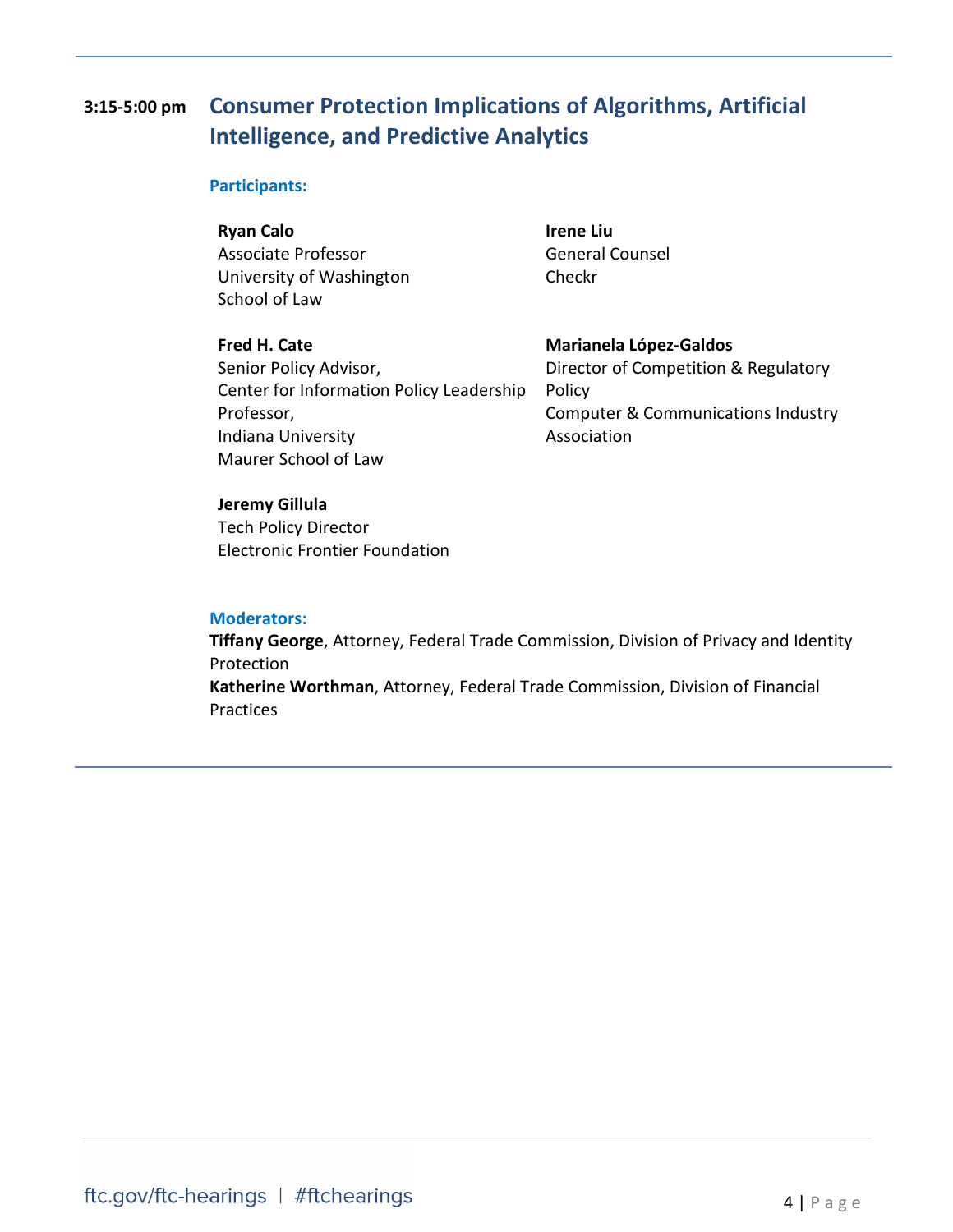**Hearings on Competition and Consumer Protection** in the 21st Century



An FTC-Howard University Law School Event | November 13-14, 2018

# **Algorithms, Artificial Intelligence, and Predictive Analytics November 14, 2018**

# **9:00-9:15 am Welcome and Introductory Remarks**

**Bruce Hoffman** Director, Bureau of Competition Federal Trade Commission

# **9:15-10:45 am Algorithmic Collusion**

## **Participants:**

**Rosa M. Abrantes-Metz** Managing Director, Global Economics Group Adjunct Associate Professor, New York University

**Ai Deng**

Principal, Bates White Lecturer, Johns Hopkins University

**Joseph E. Harrington, Jr.** Professor University of Pennsylvania

# **Kai-Uwe Kühn**

Professor, University of East Anglia Senior Consultant, Charles River Associates

**Sonia Kuester Pfaffenroth** Partner Arnold & Porter

**Maurice E. Stucke** Professor, University of Tennessee College of Law Co-founder, The Konkurrenz Group

### **Moderators:**

**Ellen Connelly**, Attorney Advisor, Federal Trade Commission, Office of Policy Planning **James Rhilinger**, Deputy Assistant Director, Federal Trade Commission, Bureau of Competition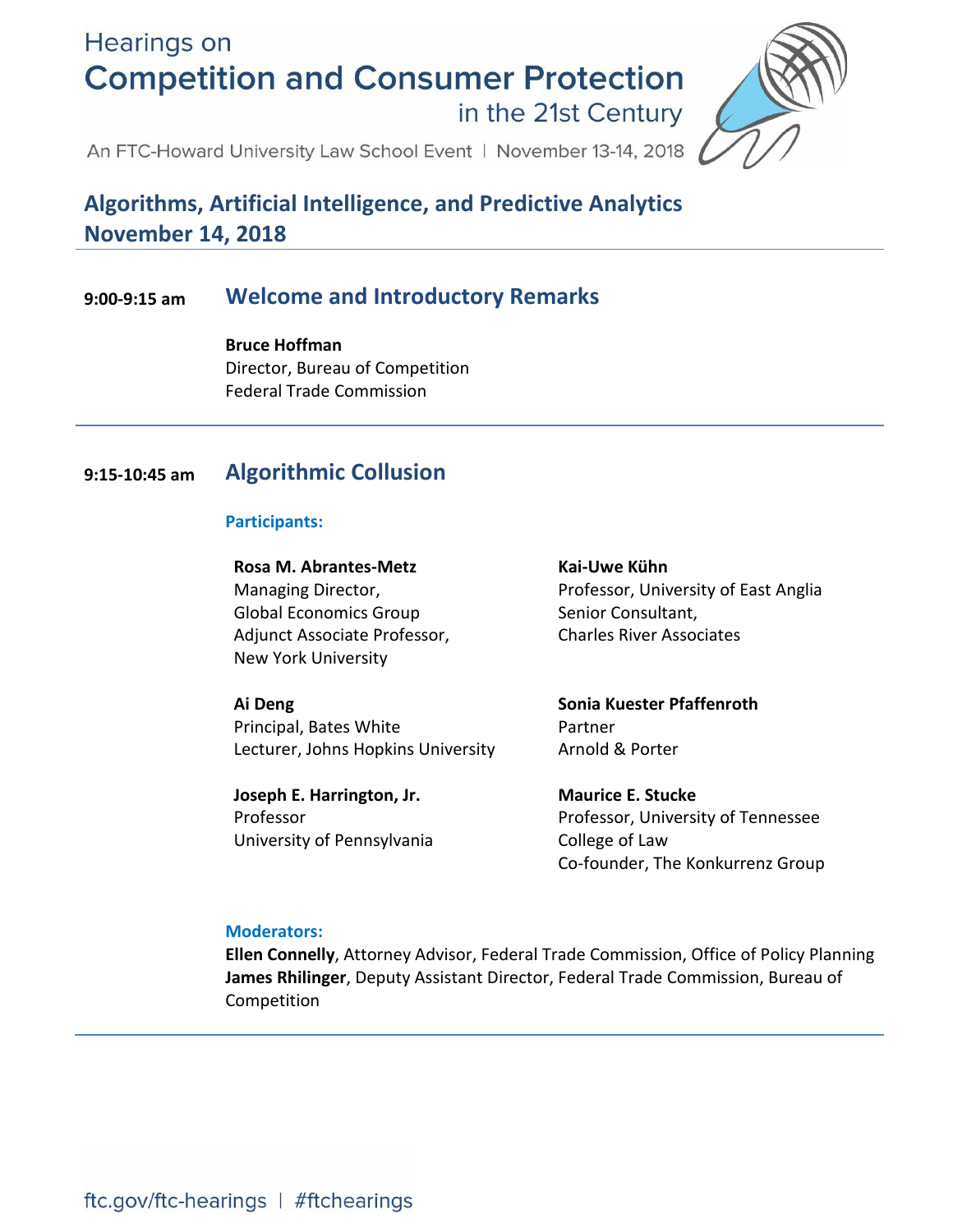# **11:00-11:15 Framing Presentation (prerecorded)**

**Michael I. Jordan** Professor University of California, Berkeley

# **11:15-12:45 pm Emerging Competition, Innovation, and Market Structure Questions Around Algorithms, Artificial Intelligence, and Predictive Analytics**

### **Participants:**

**Robin Feldman** Professor University of California, Hastings College of the Law

**Preston McAfee** Economist

**Joshua Gans** Professor University of Toronto **Nicolas Petit** Professor University of Liège School of Law

#### **Moderators:**

**Brian O'Dea**, Attorney, Federal Trade Commission, Bureau of Competition **Nathan Wilson**, Economist, Federal Trade Commission, Bureau of Economics

# **12:45-1:00 pm Presentation**

**Joy Buolamwini** Founder Algorithmic Justice League

ftc.gov/ftc-hearings | #ftchearings